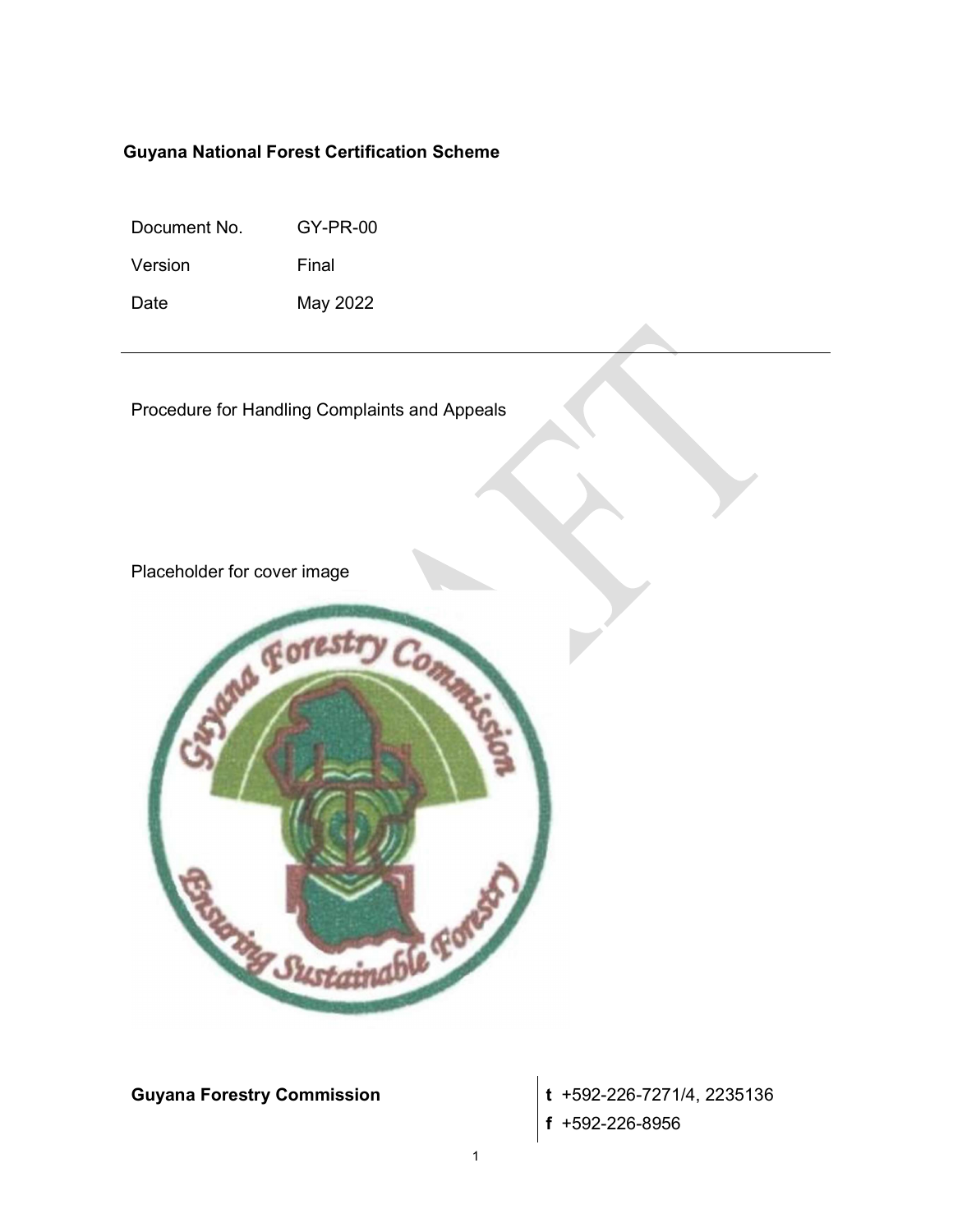|            | Water | Street, | Kingston $ e $ |                              |
|------------|-------|---------|----------------|------------------------------|
| Georgetown |       |         |                | guyanaforestrypefc@gmail.com |
| Guyana     |       |         |                | w https://forestry.gov.gy/   |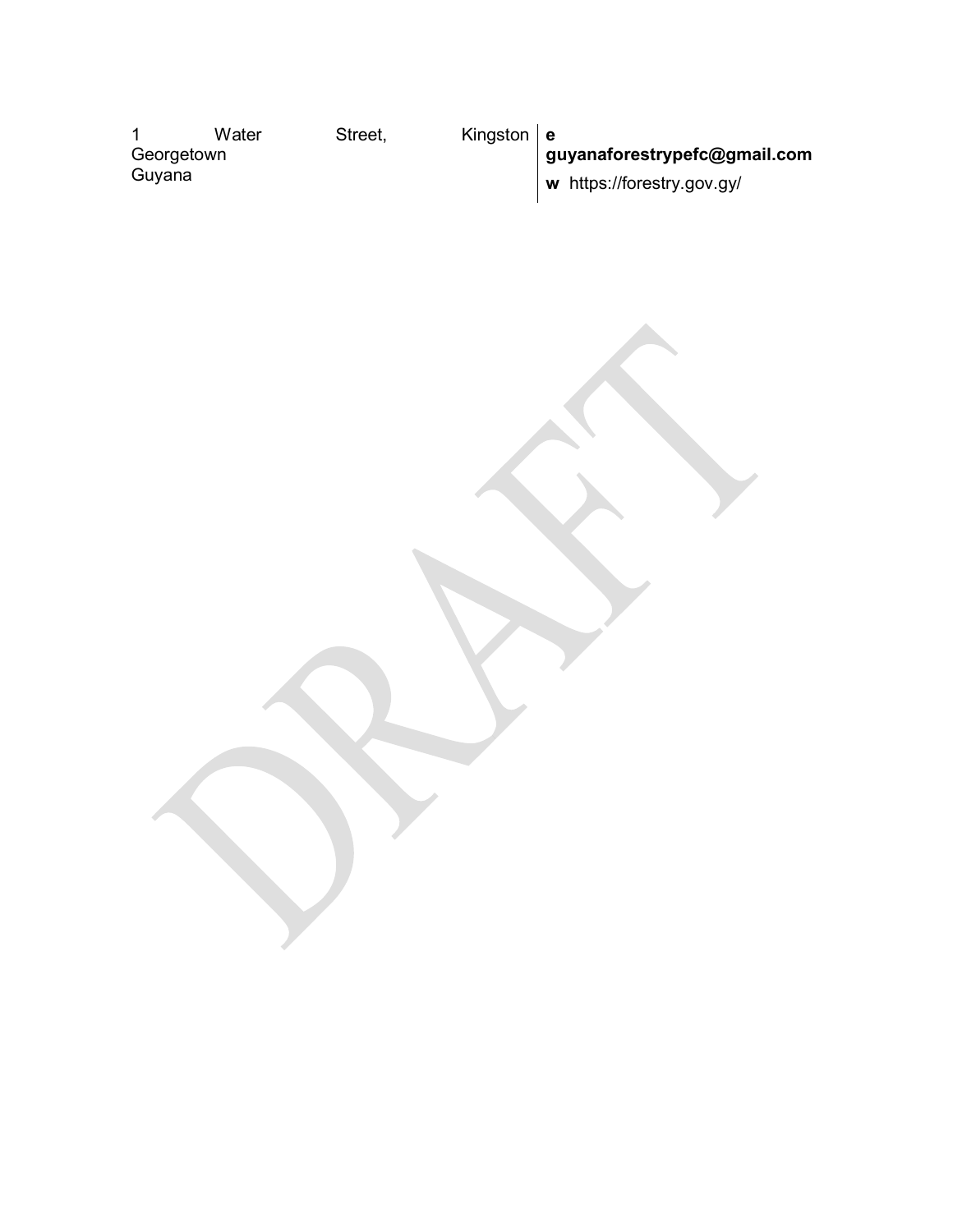Copyright notice

© Guyana Forestry Commission 2022

This procedure is protected by copyright owned by the Guyana Forestry Commission. The document is freely available from the Guyana Forestry Commission website forestry.gov.gy or upon request.

No part of this standard may be changed or amended, reproduced, or copied, in any form or by any means for commercial purposes without the permission of the Guyana Forestry Commission.

| Document name:         | <b>Complaints and Appeal procedure</b>                          |             |
|------------------------|-----------------------------------------------------------------|-------------|
| Document no:           | $GY-PR-00$                                                      |             |
| Approved by:           | Standardising body - Guyana Date:<br><b>Forestry Commission</b> | XX May 2022 |
| <b>Issue date:</b>     | XX May 2022                                                     |             |
| <b>Effective date:</b> | XX May 2022                                                     |             |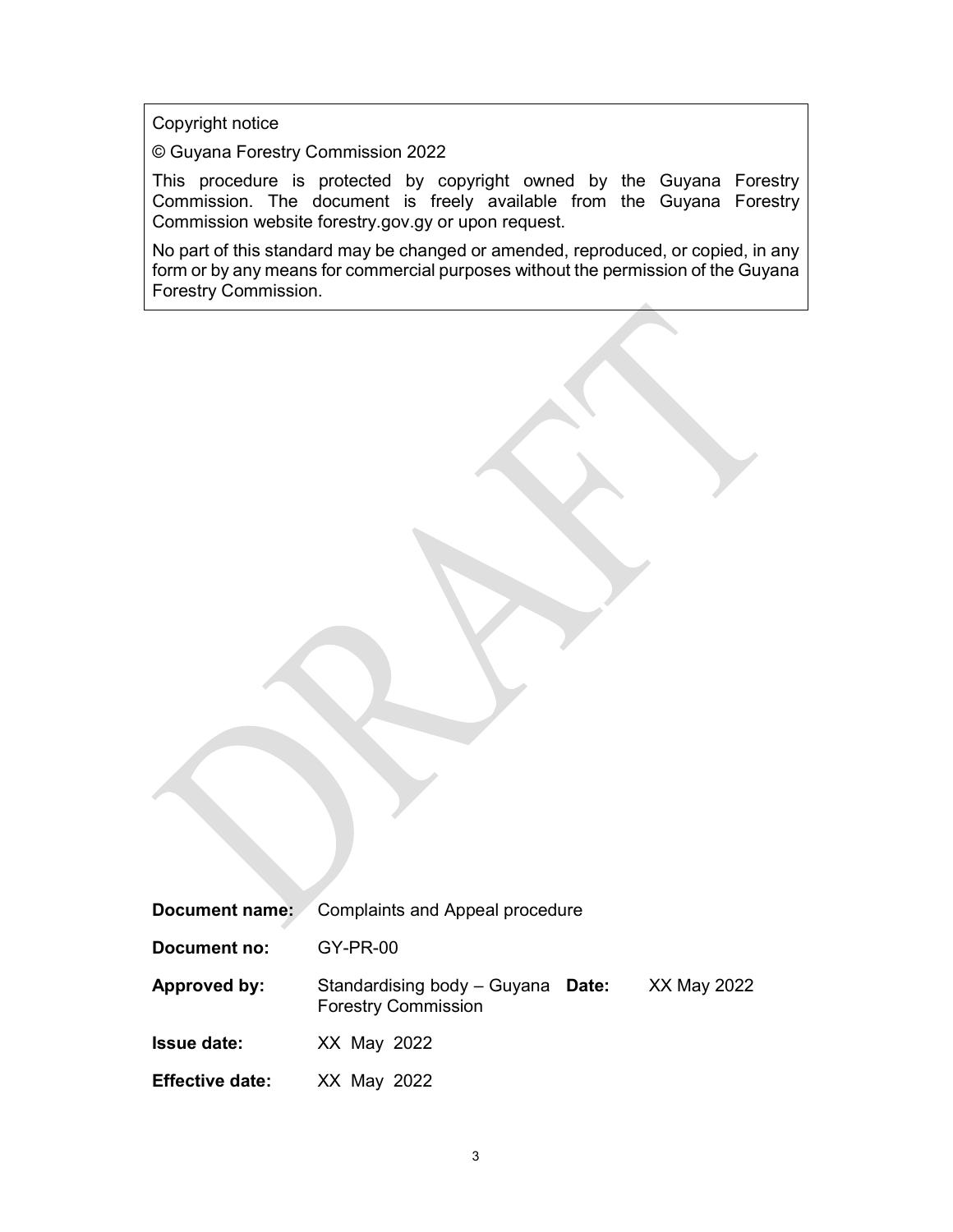# **Table of contents**

| 1.          |  |
|-------------|--|
| 2.          |  |
| 3:          |  |
| $4^{\cdot}$ |  |
|             |  |
|             |  |
| 5:          |  |
| 6:          |  |
| 7:          |  |
|             |  |
|             |  |
| 8:          |  |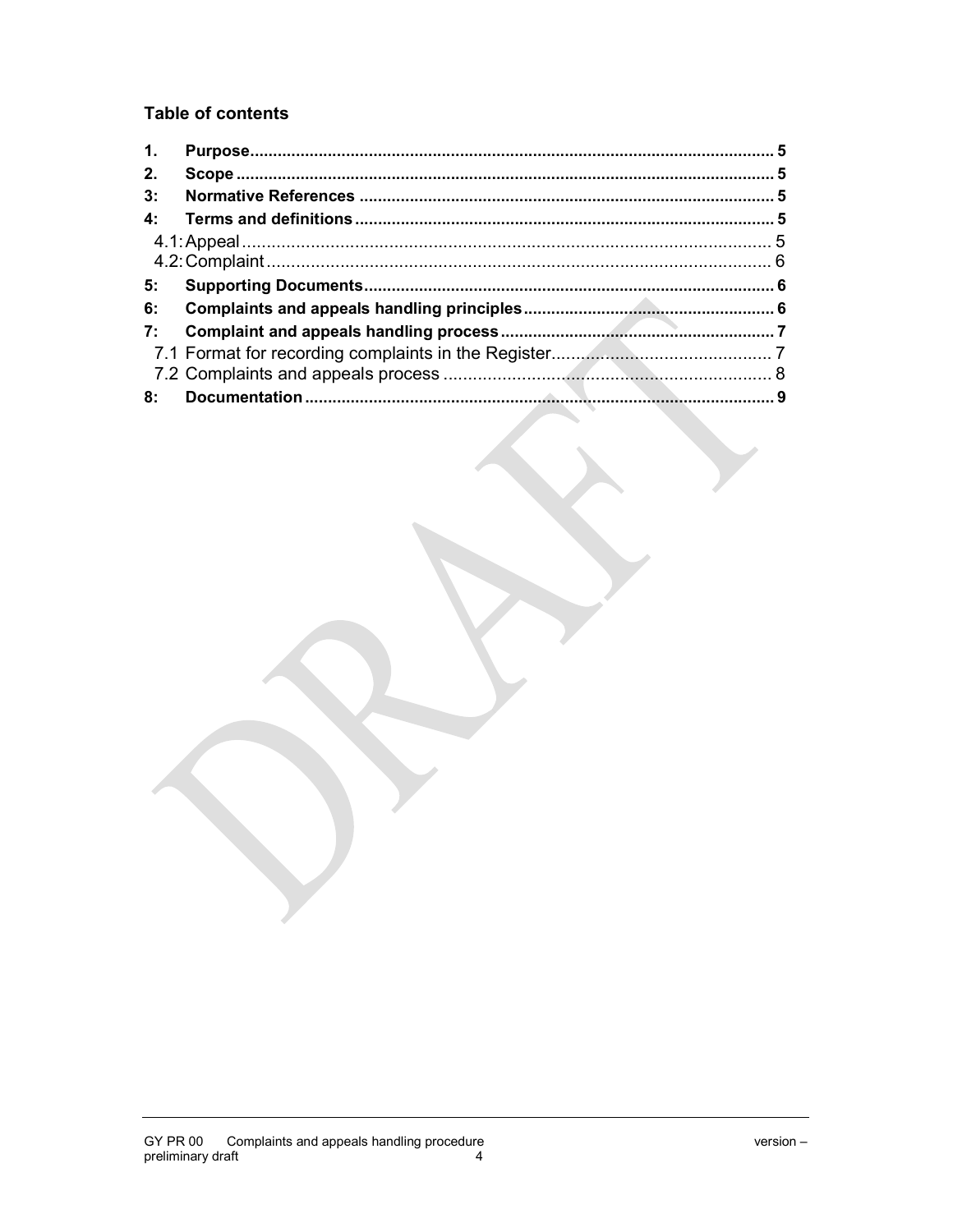## 1. PREAMBLE

These procedures relate only to the Guyana Forestry Commission's (GFC) roles as the Standardising Body (SB) and the Governing Body (Authorised Body) for the Guyana National Forest Certification Scheme (GNFCS). They do not apply to the GFC's role as the regulatory authority for State forests in Guyana.

Wherever reference is made to the term Guyana Forestry Commission in this document, it therefore refers only to the GFC's role as the Standardising Body and the Governing Body (Authorised Body) for the GNFCS.

# 2. PURPOSE

Complaints and appeals may arise during the implementation of the Guyana National Forest Certification Scheme (GNFCS). These complaints and appeals may relate to the Guyana Standard for Sustainable Forest Management (GSSFM) itself, and the GFC's oversight, management and implementation of the GNFCS. The GFC is committed to addressing any legitimate complaint and appeal related directly to the GNFCS which may arise, in an effective and efficient manner. This procedure has been developed to guide the resolution of legitimate complaints and appeals related directly to the GNFCS.

## 3. SCOPE

The scope of this procedure covers legitimate complaints and appeals arising from internal and external stakeholders. It is envisaged that complaints and appeals may relate to:

- The GFC as the Standardising Body and the Governing (Authorised) Body;
- The Guyana Standard for Sustainable Forest Management; and
- The Guyana National Forest Certification Scheme.

Procedures for dealing with complaints and appeals arising from the work of the National Standard Setting Work Group (NSSWG) are covered separately in the GY-PR-001-Standard Setting Guidelines.

## 3: NORMATIVE REFERENCES

None

## 4: TERMS AND DEFINITIONS

## 4.1: Appeal

A written request by any person or organisation (the appellant) for reconsideration of any decision affecting the appellant made by the GFC in its role as either the Standardising Body (SB) or the National Governing (Authorised) Body, where the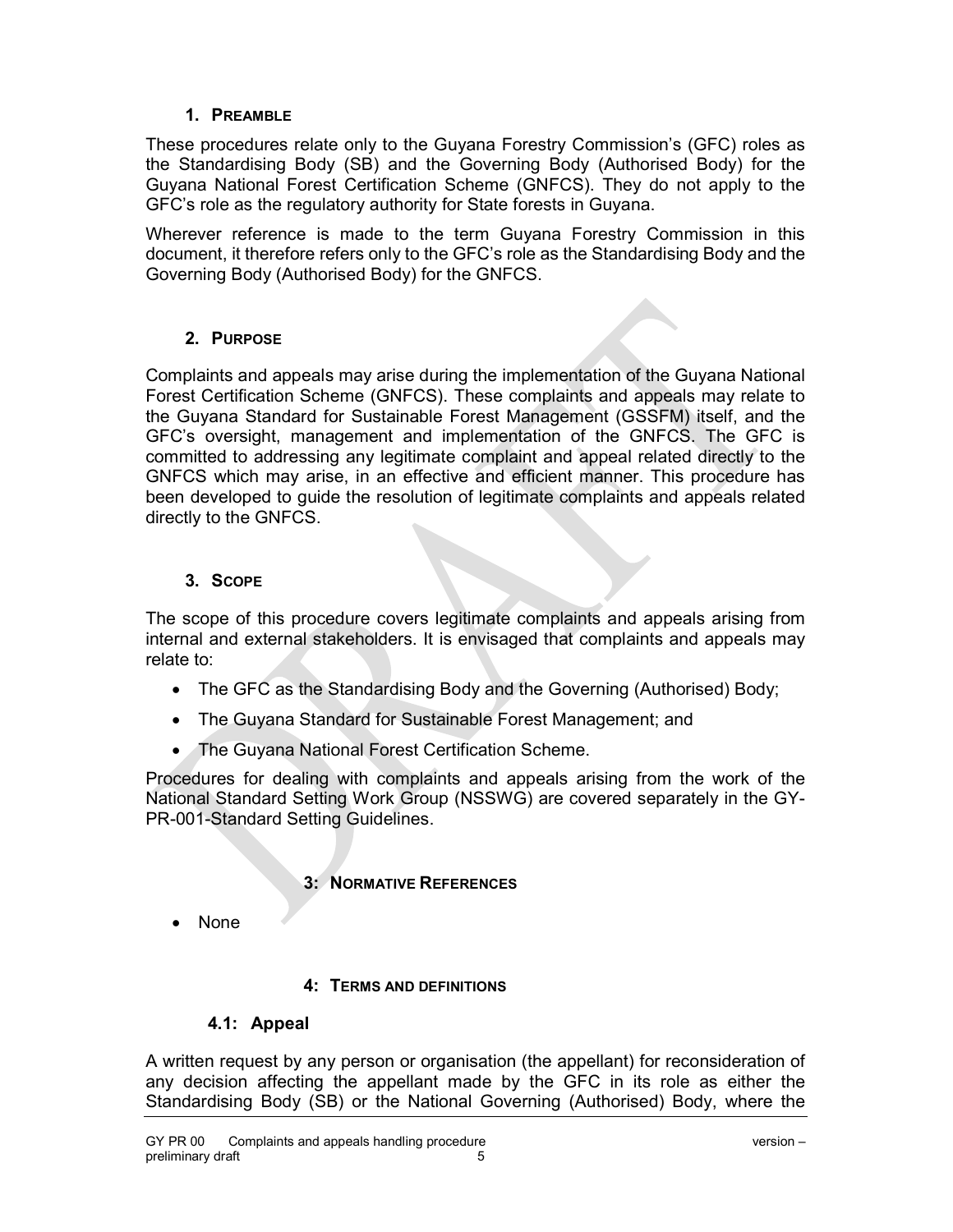appellant considers the decision has been taken in breach of the Guyana National Forest Certification Scheme requirements or procedures. Such decisions may include but are not limited to:

- Rejection of an application for certification under the GNFCS.
- Rejection of an application for usage of the PEFC Logo.
- Refusal of an application for the notification of certification bodies.

## 4.2: Complaint

A written expression of dissatisfaction (other than an appeal) by any person or organisation which relates to the activities of the GFC as either the SB or the Governing (Authorised) Body.

# 5: SUPPORTING DOCUMENTS

- GNFCS's Complaints and Appeals Register (available at the GFC's website); and
- Records and correspondence related to complaints and appeals (available from the Guyana National Forest Certification Scheme Secretariat, located within the GFC at 1 Water Street, Georgetown, Guyana)

## 6: COMPLAINTS AND APPEALS HANDLING PRINCIPLES

- All complaints and appeals shall be directed to the Commissioner of Forests, in his/her capacity as the Head of the SB and the Governing (Authorised) Body.
- All administrative processes related to complaints and appeals, and their resolution shall be managed through the Guyana National Forest Certification Scheme Secretariat within the GFC.
- All complaints and appeals received shall be acknowledged in writing within five (5) working days. All necessary information shall be gathered by the Guyana PEFC Secretariat to validate the complaint.
- All information related to complaints and appeals shall be evaluated impartially and objectively by the GFC.
- All decisions related to complaints and appeals shall be communicated to the complainant at the end of the investigation process by the Guyana National Forest Certification Scheme Secretariat.
- All complaints and appeals shall be dealt with fairly, transparently and in a timely manner. To assist with this objective, all complainants and appeals should: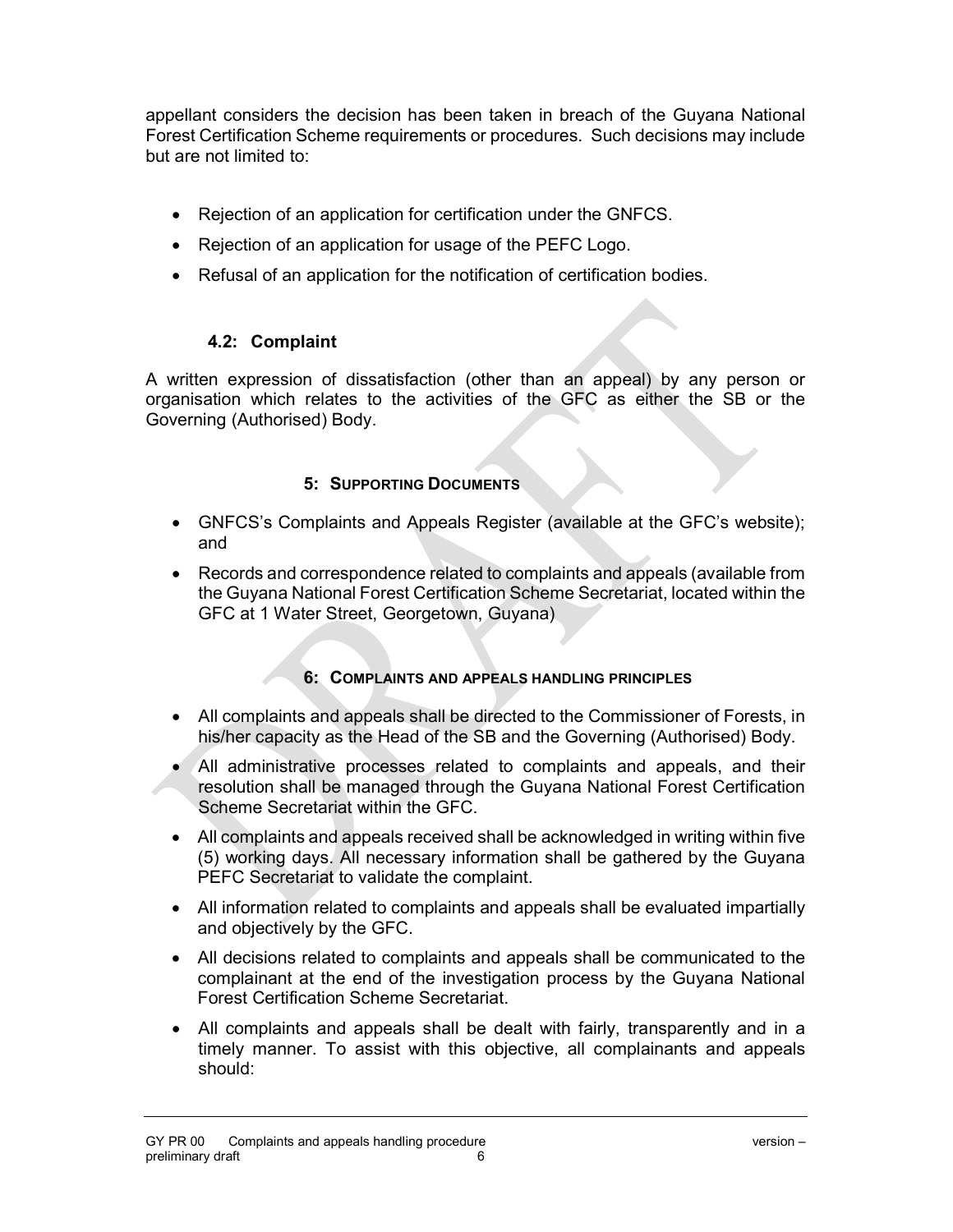- $\circ$  provide sufficient objective information to substantiate the complaint or appeal so that an objective assessment and thorough investigation can be undertaken; and
- $\circ$  identify the correspondent and the correspondent's contacts details.

Complaints submitted anonymously will not be accepted as valid and will not be considered.

#### 7: COMPLAINT AND APPEALS HANDLING PROCESS

When a complaint or an appeal is received relating to the GNFCS, the GFC will investigate the complaint or the appeal to ascertain if it is a matter for the GFC. If it is a matter for GFC, the Commission will then:

- Advise the complainant within five (5) working days that the complaint or appeal falls within the scope of the roles of the GFC as the SB or the Governing (Authorised) Body and therefore can be dealt with by the GFC.
- Assess the complaint or appeal and classify it according to the type of complaint and appeal (please see Clause 2-Scope above);
- Refer the complaint or appeal to the Guyana National Forest Certification Scheme Secretariat;
- Address complaints/appeals based on the procedures outlined in this document; and

The GFC will communicate the results of its investigation and any decision or action to the complainant within a time period of three (3) months.

If the complaint or appeal does not fall within the ambit of the GFC's role relating the GNFCS, the GFC will suggest to the complainant the appropriate body or authority to whom the complaint/appeal could be referred to.

#### 7.1 Format for recording complaints/appeals in the GNFCS's Complaints and Appeals Register

Issues to be recorded in the GNFCS's Complaints and Appeals Register shall have the following information:

- $\bullet$  Item Number E.g.: 03/2022
- Date entered in the Register
- Name and contact details of the complainant
- Recipient of the complaint/appeal
- Summary of complaint/appeal including a list of any supporting documentation
- Proposed response date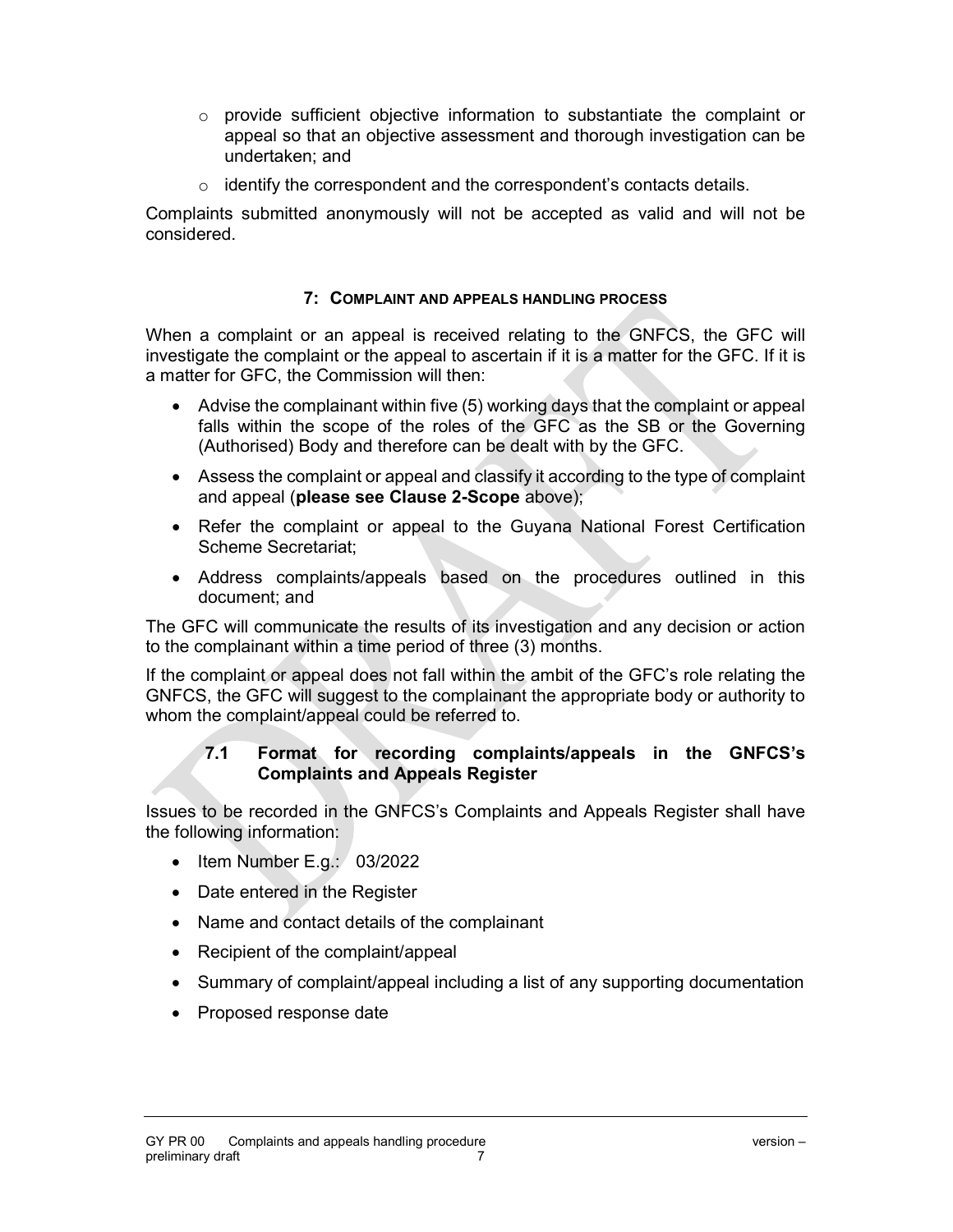# 7.2 Complaints and appeals procedure

It is the responsibility of the complainant to submit written information which can be verified as accurate and correct through an independent source (s).

The GFC, through the Guyana National Forest Certification Scheme Secretariat, shall first acknowledge to the complainant (in writing), within five (5) working days of receiving the complaint or appeal.

Within a period of three (3) months, the GFC, through the Guyana National Forest Certification Scheme Secretariat, shall inform the complainant, in writing, of its acceptance/rejection of the complaint or appeal.

If the GFC rejects the complaint or appeal, it shall include a written justification for its rejection in the communication to the complainant/appellant.

Where the complainant has not provided sufficient information to enable investigation of the complaint or appeal, the GFC may request the complainant/appellant to submit additional relevant information.

It is expected that any formally accepted complaint/ appeal, not requiring an on-site investigation would normally be resolved within six months.

Regardless of the outcome of any complaint/ appeal, the complainant/ appellant and the GFC shall each meet their own costs.

In the case where the GFC rejects the complaint/appeal, the GFC shall suggest an alternative means of redress if this is appropriate or necessary.

#### Special circumstances:

The GFC will establish an ad-hoc Complaints and Dispute Committee (the CDC) comprising of five members, drawn from the main stakeholder groups of the NSSWG, for the purposes of dealing with complaints/appeals which it considers to be of a special circumstance.

- The members of the CDC shall have no vested or conflict of interest in the complaint or appeal.
- The CDC shall appoint a Chair, undertake a thorough investigation and seek a resolution.
- The CDC Chair shall submit in a timely matter, a detailed written report, to the GFC.
- The report shall include a statement indicating whether, or not, the complaint or appeal has been substantiated and recommendations on resolving the complaint/appeal.
- $-$  It is expected that complaints and appeals not requiring an on-site investigation would normally be investigated by the CDC within three (3) months.